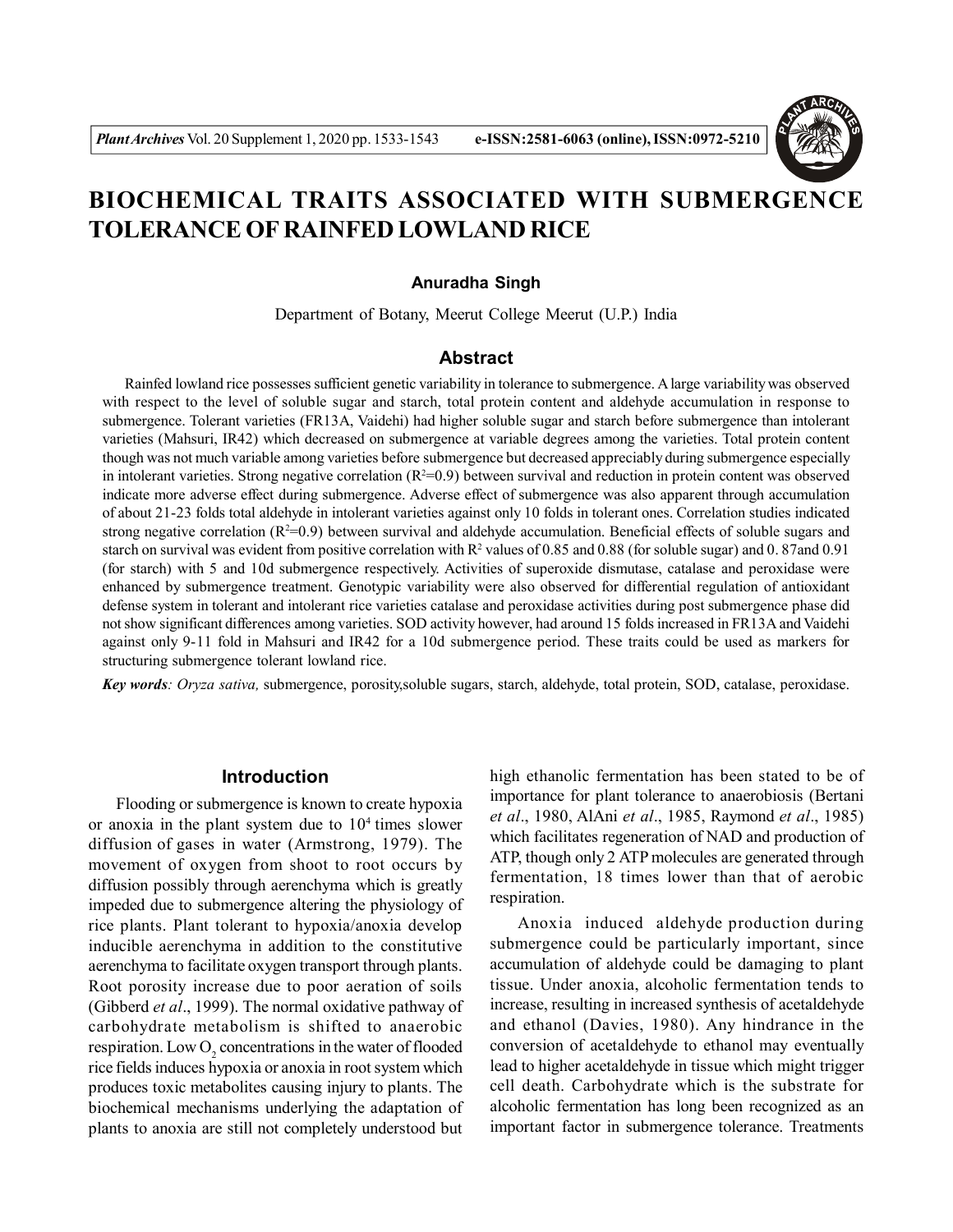which alter the carbohydrate status of the plants at the time of submergence greatly affect the submergence tolerance (Ram *et al*., 2002, Setter *et al*., 1989, 1996) under anoxia and just after the anoxic treatment the plants usually look quite healthy, subsequently, after re-exposure to air they become soft, start to disintegrate and die very quickly. The main reason of this injury is probably the generation of free radicals of oxygen which triggers lipid peroxidation resulting in membrane damage (Hendry and Brocklebank, 1985). However, physiological and biochemical traits associated with submergence tolerance are not clearly underpinned as yet especially in lowland rice. Therefore, the present investigation was carried out to elucidate the possible traits, associated with submergence tolerance of lowland rice varieties.

# **Materials and Methods**

# **Plant Culture and Imposition of Submergence Treatment**

Seeds of four rice varieties namely FR 13A, Vaidehi (submergence tolerant) and Mahsuri and IR 42 (submergence intolerant) were surface sterilized in 1% sodium hypochlorite solution for 2 minutes and thoroughly washed under running tap water and then placed for sprouting under dark at  $30^{\circ}$ C. Sprouted seed were direct seeded at 1cm depth in 25cm diameter earthen pots filled with 8kg well pulverized farm soils fertilized with recommended doses of NPK (120:60:60 kg ha-1). Ten replicate pots with 5 plants in each pot were maintained per treatment under completely randomised design. Complete submergence treatment was performed with 30 day old plants for 5 and 10d durations under natural condition in outdoor pond water depth of 1 meter to insure that plant remained completes under water during submergence treatment. At the end of submergence period, the pots were taken out the ponds and kept in shade for 12 hours and then shifted to national conditions To quantify submergence environment, the flood water quality for  $O_2$ , CO<sub>2</sub>, temperature, pH and under water irradiance was monitored during submergence period.

# **Measurements: Growth, Root Porosity and Sruvival**

All measurement were made in triplicate and allies using standard procedure. Measurement on plant height, shoot dry weight and root porosity were made just prior to submergence and with in an hour after termination of submergence. Plant height was measured from base of soil surface to the tip of longest leaf use to express elongation during submergence in different varieties. Samples for dry weight were collected were quickly frozen in liquid nitrogen and brought to laboratory were they were oven dried at  $70 \pm 1$ <sup>o</sup>C until constant weight.

Root porosity was measured as per method described in Raskin (1983). This method is based on measurement of the buoyancy of the tissue by measuring fresh weight in air and water. Emergence of new leaf on the plants which has gone under submergence before as indication of survival and was recorded 10 days after termination of submergence treatment.

#### **Bio Chemical Measurement**

Soluble sugar and starch in shoots were measured in previously oven dried samples following the methods of Yemm and Willis (1954) and Mc-Cready *et al*., (1950) respectively. Fresh leaf samples (200 mg) were homogenized with 80% ethanol and centrifuged at 4,000g in a laboratory centrifuge for 10 minutes. Supernatant was discarded and residue washed twice with 80% ethanol to remove chlorophyll. The residue left after removal of chlorophyll was resuspended in 5 ml 1N NaOH and kept at  $30^{\circ}$ C over night. On centrifugation 4,000g, the supernatant was collected and use for protein analysis using the modified method Lowry *et al*., (1951). Total aldehyde content in second and third fully expanded leaves from the top was measured prior to submergence and just after removal from submergence using the standard procedure described by Sawicki *et al*., (1961) and standardized for rice samples.

## **Enzyme Activity**

Enzyme related to post submergence oxidative damage namely catalase (EC.1.11.1.6), Peroxidase (EC.1.11.1.7) and superoxidase dismutase (EC.1.15.1.1) were extracted in phosphate buffer as per standard procedure of Sinha (1972), Mc-Curne and Galston, (1959) and Asada *et al*., (1974) respectively. Recovery checks were done to validate the method for rice samples.

#### **Results**

#### **Flood Water Parameters**

Flood water quality is known to influence plant survival hence was monitored regularly during submergence period. The  $CO_2$  and  $O_2$  concentrations in flood water had inverse relationship when measured in the morning 0600 h. and afternoon 1600h. (Table 1.). On the day of submergence, flood water  $CO<sub>2</sub>$  concentration was lower which increased by 4-6 folds when measured at the end of 5 and 10 d of submergence. The concentration was higher in morning 0600h. and lower in evening 1600h. possibly due to utilization of  $CO_2$  in photosynthesis. In contrast,  $O_2$  concentration was higher in the afternoon and lower in the morning again indicating the photosynthetic production of  $O_2$ . Flood water temperature ranged between 29-34 °C where as, pH range was 7.9-8.2.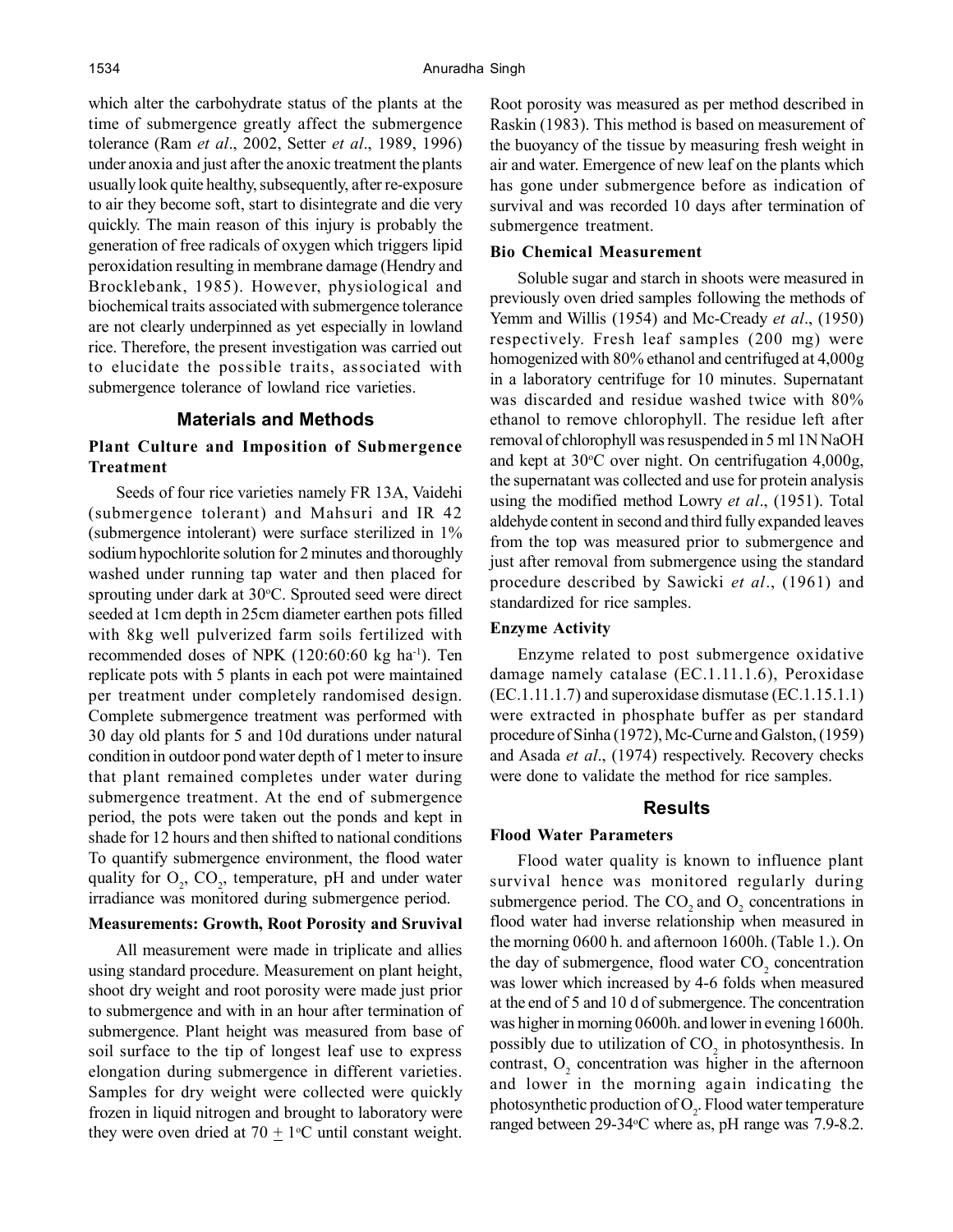| Submergence     | Time of | <b>Flood water parameters</b> |                              |                      |              |                                                                 |  |
|-----------------|---------|-------------------------------|------------------------------|----------------------|--------------|-----------------------------------------------------------------|--|
| duration (days) |         | measurement $ CO, (mol m3) $  | $ O_{2}(mol \text{ m}^{3}) $ | Temp. $(0^{\circ}C)$ | рH           | Irradiance* (PAR) ( $\mu$ mol m <sup>-2</sup> S <sup>-1</sup> ) |  |
| 0d              | 0600h   | $0.41 + 0.08$                 | $0.09 + 0.02$                | $28.6 + 0.05$        | $7.9 + 0.03$ | $107.5 + 2.1$                                                   |  |
|                 | 1600h   | $0.15 + 0.01$                 | $0.16 \pm 0.02$              | $32.6 + 0.09$        | $8.2 + 0.05$ | $(405+3.6)$                                                     |  |
| <b>5d</b>       | 0600h   | $1.76 + 0.04$                 | $0.11 + 0.02$                | $32.0 + 0.05$        | $8.0 + 0.02$ | $103.5 + 1.2$                                                   |  |
|                 | 1600h   | $0.99 + 0.04$                 | $0.15 + 0.01$                | $34.3 + 0.04$        | $8.2 + 0.02$ | $(395+4.5)$                                                     |  |
| 10d             | 0600h   | $1.37 + 0.10$                 | $0.10 + 0.01$                | $29.6 + 0.07$        | $8.1 + 0.03$ | $99.6 + 0.8$                                                    |  |
|                 | 1600h   | $1.33 + 0.07$                 | $0.11 + 0.01$                | $32.3 + 0.05$        | $8.2 + 0.02$ | $(415+3.5)$                                                     |  |

**Table 1:** Environmental characterization of flood water in submergence tank during 5 and 10d submergence durations (measurements were made at plant canopy level and averaged for the entire submergence durations).

\* Irradiance was measured at 1100h, figures in parentheses are corresponding irradiance in air.

Under water irradiance measured at the top of canopy of submerged plant was about  $\frac{1}{4}$ <sup>th</sup> of irradiance in air above the water surface. Lower irradiance under water may decrease submerged plant photosynthesis.

## **Growth, Porosity and Survival**

Plant height measured prior to submergence and just after termination of submergence showed an increased elongation while under water. The elongation in tolerant varieties, (FR 13A and Vaidehi) was about 7 and 12 percent for 5 and 10 d submergence while, in intolerant varieties (Mahsuri and IR 42) had from 13-21 percent elongation respectively. (Actual data not presented) Survival recorded 10 days after end of submergence revealed 93 percent survival in both the tolerant varieties whereas intolerant varieties Mahsuri and IR 42 had 47 and 35 percent but survival with 5d complete submergence. When submergence period increase to 10d survival was still lower and ranged between 87 percent for FR 13A and only 13 percent for IR 42. It is clear from the above observation that rice varieties having greater elongation on submergence had lower survival.

Root porosity as an indication of internal gas spaces which are known to facilitates gas transport and are particularly important during complete submergence of plants. In the present experiment porosity of rice roots showed only a small variation before submergence whereas, a sharp increase occurs on submergence (Fig. 1A). The increase in root porosity was higher in tolerant varieties ranging between 12-14 percent in FR 13A and 8-13 percent in Vaidahi for 5 and 10 d submergence. Intolerant varieties on other hand showed 2-6 percent increase in porosity on submergence.

# **Shoot Dry Weight**

Shoot dry weight before submergence was almost similar in all the four rice varieties but decreased during 5 and 10 d submergence periods at a variable rates. The decrease in shoot dry weight of both the tolerant varieties was 11 and 13 percent with 5 and 10d submergence while corresponding decrease in Mahsuri was 32 and 48 percent and in IR42 34 and 51 percent respectively (Fig. 1B). These indicates Ba rapid depletion of shoot dry weight intolerant varieties.



**Fig. 1:** Effect of submergence durations on root porosity (A) and shoot dry weight (B) in lowland rice. Figures at the top of bars are increase in porosity (A) and percent reduction in dry weight (B) over non-submerged control (0d). 30d old plants were completely submerged for 5 and 10d durations in outdoor ponds under natural conditions.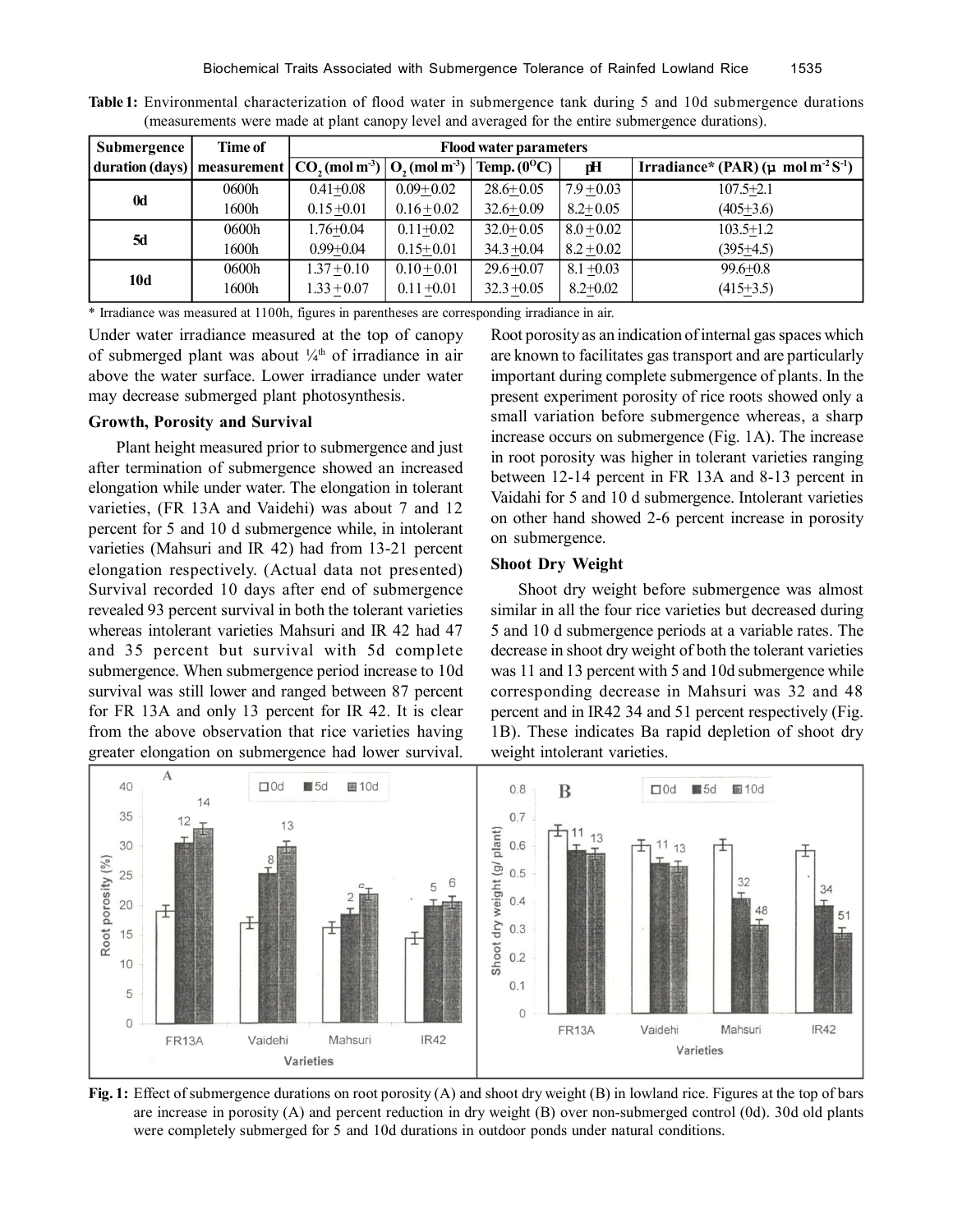# **Biochemical**

# **Total Soluble Sugars and Starch Content**

Total soluble sugar and starch content in shoots of four rice varieties measured just before submergence and end of 5 days of submergence revealed a reduction a irrespective of the varieties. The difference between tolerant and intolerant varieties were not very distinct (Fig. 2A and 2B). However, when submergence duration was increased 10 days a drastic reduction in soluble sugar and starch was observed in intolerant varieties. The

corresponding decrease in tolerant varieties was just below 20 percent. This huge reduction in carbohydrate level of intolerant rice varieties evidently depletes them of respiratory substrates which other wise, would have been essential for their survival on desubmergence (Fig. 2A and 2B). A strong positive correlation between soluble sugar and survival was observed with  $\mathbb{R}^2$  value of 0.85 (5d submergence) and 0.88 (10d submergence) fig. 3A. Correlation between starch and survival was still strong with  $R^2$  value 0.87 and 0.91 for 5 and 10d submergence durations. (Fig. 3B).



**Fig. 2:** Effect of submergence durations on soluble sugar (A), starch (B) in shoots and total aldehyde (C) and total protein (D) contents in leaves of lowland rice varieties. Figures at the top of bars A, B and D are percent reduction and in C are times accumulaion over non-submerged control (0d). 30d old plants were completely submerged for 5 and 10d in outdoor ponds under natural conditions.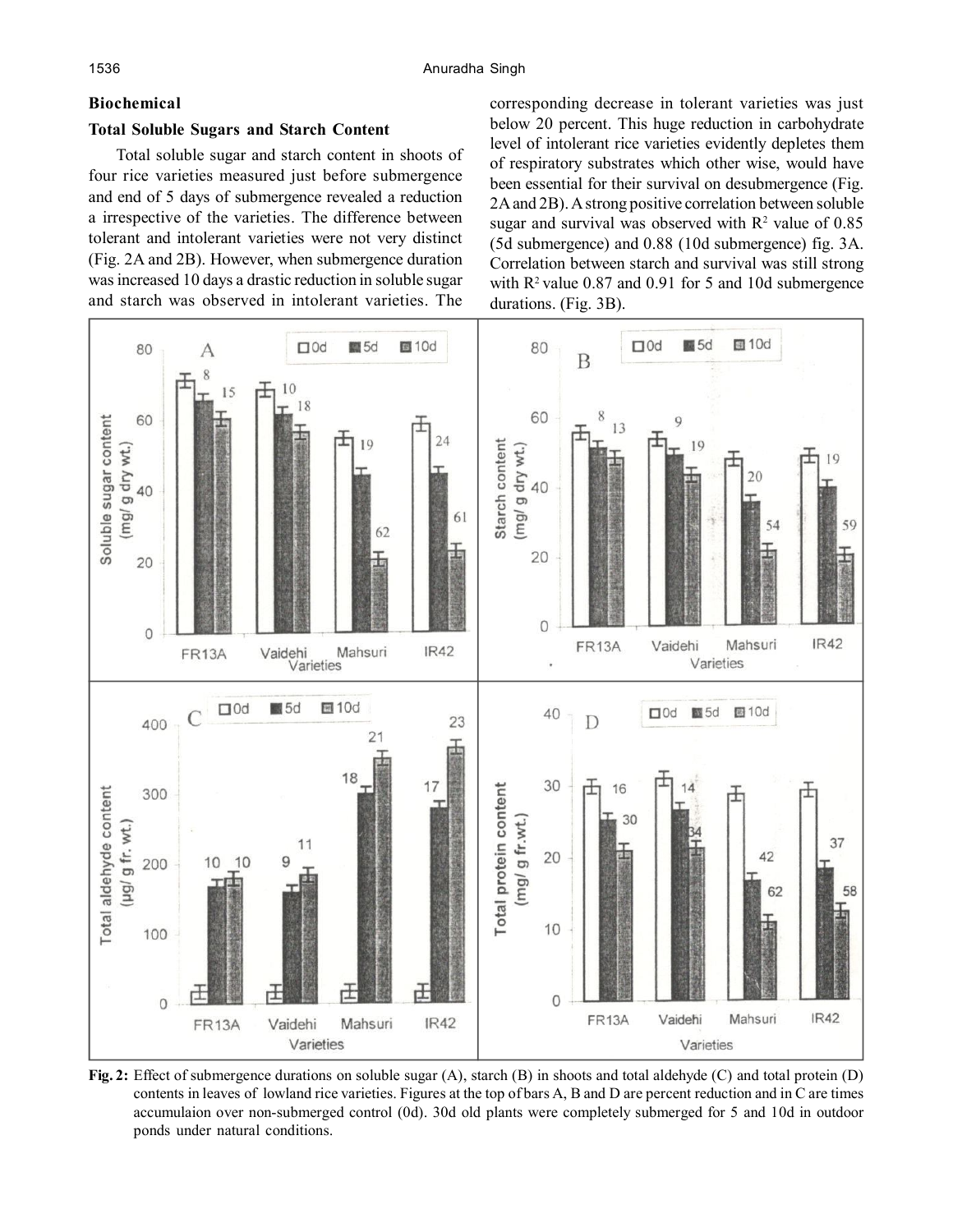#### **Total Aldehyde Content**

Total aldehyde content which is an indicative of oxygen stress during submergence was very nominal before submergence but increased during submergence in all the rice varieties studied (Fig. 2C). The magnitude of aldehyde accumulation was the tune of 10 folds in tolerant varieties whereas, it was about 20-23 folds in intolerant varieties. This clear cut difference between tolerant and intolerant varieties indirectly indicates about the variability in alcoholic fermentation ability of plants. Higher aldehyde accumulation was negatively correlated with lower plant survival with  $R^2$  value of 0.91 and 0.99 with 5 and 10 d submergence respectively (Fig. 3C).

#### **Total Protein Content**

Leaf protein content in all four rice varieties was

almost similar before submergence. On submergence, protein content decreased gradually showing maximum reduction with 10d submergence (Fig. 2D). FR 13A and Vaidehi had only 30 and 34 percent in protein content whereas, Mahsuri and IR 42 showed 62-52 percent decreased with respectively with 10d of submergence. The drastic reduction and protein content in leaves of intolerant varieties shows a destruction of protein machinery including enzymes rendering them susceptible of submergence. Higher protein content also impart better survival on submergence which is evident by a strong positive correlation with  $R^2$  value of 0.90 (5d) and 0.93 (10d) submergence (Fig. 3D).

#### **Antioxidant Enzymes**

• Superoxide Dismutase (E.C. 1.15.1.1):



**Fig. 3:** Correlation between survival and soluble sugars (A) and starch (B) in shoots prior to submergence and survival and total aldehyde (C) and total protein (D) in leaves just after de-submergence of lowland rice varieties. 30d old plants were completely submerged for 5 and 10d in outdoor ponds under natural conditions.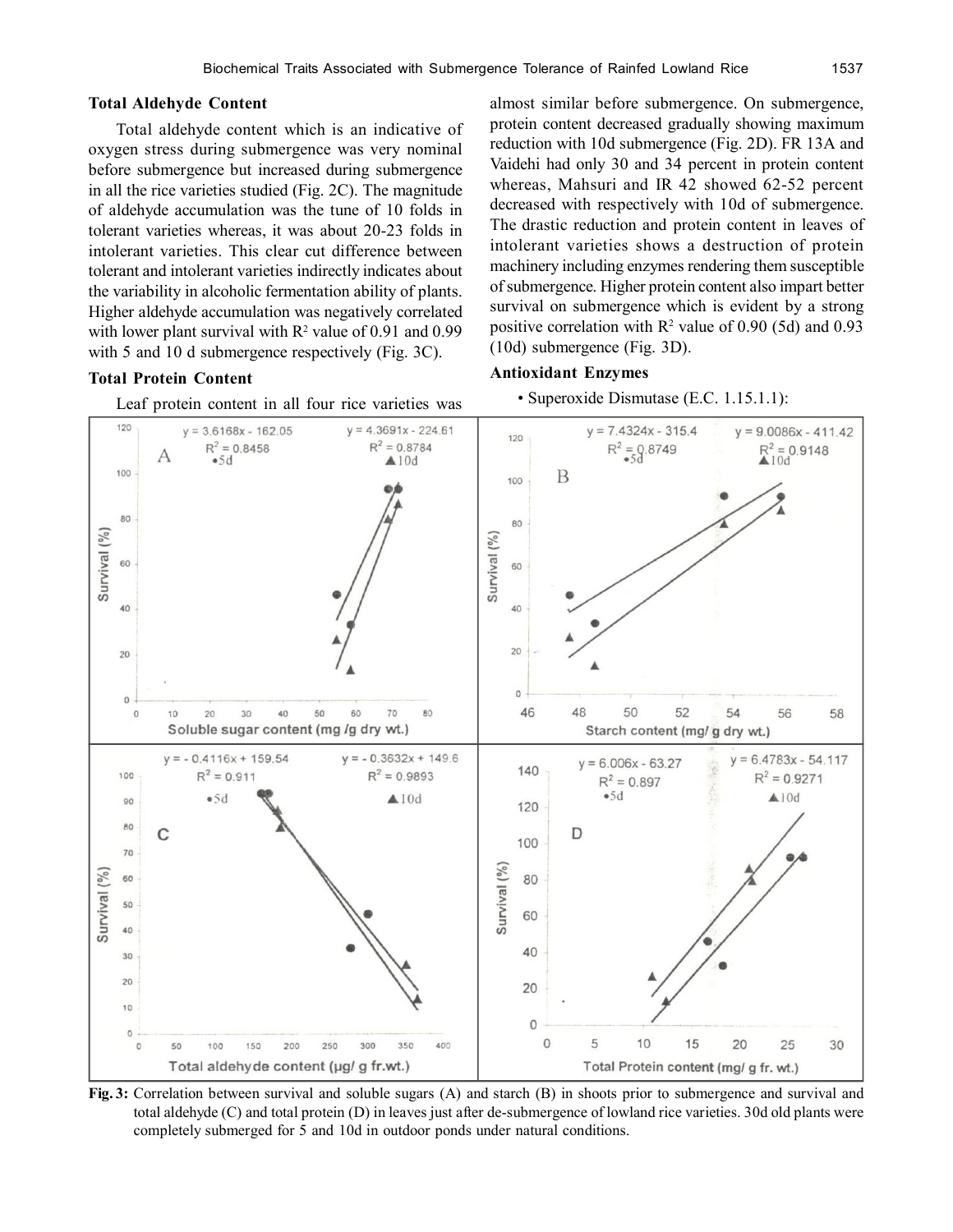|                                                                                     | <b>Submergence duration</b> |           |            |  |  |  |  |  |
|-------------------------------------------------------------------------------------|-----------------------------|-----------|------------|--|--|--|--|--|
| <b>Variety</b>                                                                      | $\mathbf{0}$ d              | <b>5d</b> | <b>10d</b> |  |  |  |  |  |
| $*$ SOD (units $g^{-1}$ fr.wt.)                                                     |                             |           |            |  |  |  |  |  |
| <b>FR13A</b>                                                                        | 416                         | 5367      | 6305       |  |  |  |  |  |
| Vaidehi                                                                             | 437                         | 5286      | 6413       |  |  |  |  |  |
| Mahsuri                                                                             | 395                         | 3787      | 4644       |  |  |  |  |  |
| IR42                                                                                | 427<br>3032                 |           | 3908       |  |  |  |  |  |
| CD at $5\%$                                                                         | 59.3                        | 168.4     | 161.5      |  |  |  |  |  |
| **Catalase activity (units $g^{-1}$ fr. wt. min <sup>-1</sup> ) × 10 <sup>2</sup>   |                             |           |            |  |  |  |  |  |
| <b>FR13A</b>                                                                        | 1.52                        | 6.20      | 8.08       |  |  |  |  |  |
| Vaidehi                                                                             | 1.80                        | 6.48      | 8.84       |  |  |  |  |  |
| Mahsuri                                                                             | 1.32                        | 3.88      | 6.56       |  |  |  |  |  |
| <b>IR42</b>                                                                         | 1.60                        | 3.64      | 6.80       |  |  |  |  |  |
| CD at $5\%$                                                                         | 0.80                        | 1.30      | 1.50       |  |  |  |  |  |
| **Peroxidase activity (units $g^{-1}$ fr. wt. min <sup>-1</sup> ) × 10 <sup>2</sup> |                             |           |            |  |  |  |  |  |
| <b>FR13A</b>                                                                        | 1.50                        | 6.9       | 9.4        |  |  |  |  |  |
| Vaidehi                                                                             | 1.50                        | 7.0       | 9.6        |  |  |  |  |  |
| Mahsuri                                                                             | 1.30                        | 4.0       | 5.8        |  |  |  |  |  |
| IR <sub>42</sub>                                                                    | 1.35                        | 3.6       | 6.0        |  |  |  |  |  |
| CD at $5\%$                                                                         | 0.10                        | 0.16      | 0.11       |  |  |  |  |  |

**Table 2:** Effect of submergence durations on superoxide dismutase, catalase and peroxidase activities in leaves of lowland rice varieties.

\* One unit of enzyme activity is defined as the amount of enzyme catalyzing 50% inhibition in the reduction of dye NBT under specified assay conditions. \*\* One Unit of enzyme activity is defined as the amount of enzyme that catalyzes increase in absorbance of 0.1 per minute in reaction mixture under specified assay conditions.

Superoxide dismutase the key enzyme for dismutation of superoxide free radicals was also measured in rice leaves before submergence and 5 and 10d of submergence. The enhancement in SOD enzyme activity on submergence as compared to non-submerged control was around 12.0 to 12.8 folds, in tolerant varieties and 7.0 to 9.5 folds approximately in intolerant varieties after 5d of submergence. With further increase in submergence duration the enzyme activity went up by 14.6 folds in Vaidehi and 15 folds in FR13A whereas, Mahsuri and IR42 showed 11.7 and 9.0 folds higher activity.

## • Catalase and Peroxidase (E.C.1.11.1.6 and E.C.1.11.1.7):

In general, catalase activity increased by roughly 2-3 folds in intolerant varieties and 3-4 folds in tolerant varieties over their respective non-submerged control with 5 days submergence period. Like catalase, peroxidase activity also did not vary significantly in tolerant and intolerant varieties when measured prior to submergence (Table 2). However, tolerant varieties (FR13A and Vaidehi) showed significantly greater enhancement in enzyme activity on submergence than Mahsuri and IR42 (intolerant). The enhancement in enzyme activity on submergence was around 2.6-3.0 folds in intolerant varieties and approximately 4.6 folds in tolerant varieties after short period (5d) of submergence. The maximum being 6.4 folds in FR13A with 10 days of submergence.

## **Discussion**

# **Growth, Porosity and Survival**

Rice plants elongate on complete submergence in an attempt to escape  $O_2$  deprivation (Armstrong, 1979, Drew *et al*., 1979). In the present study, we observed variable shoot elongation, which was distinctly higher in intolerant varieties. Rapid elongation seems to deplete plant reserves leaving only meager amount to support recovery growth after submergence period is over. This is clearly reflected in lower shoot dry weight in intolerant varieties of rice in comparison to the tolerant ones (Fig. 1B). Since, under water irradiance during submergence was only  $\frac{1}{4}$  <sup>th</sup> of the normal radiation production of new photosynthates (dry matter) is greatly reduced. Hence, varieties having higher dry matter prior the submergence and also lower depletion during submergence will have advantage in survival of submergence. Higher survival we observed in less elongating FR 13A and Vaidehi whereas more elongating in Mahsuri and IR 42 had lower survival. Higher underwater shoot elongation could be beneficial for deep-water rice but is of no great significance to rainfed lowland rice, which lodge and eventually die once the floodwater recedes. Shoot elongation in low land rice on submergence possibly depletes the plants with their reserves leading to eventual death later on. (Setter and Laureles, 1996, Ram *et al*., 2002, Catling, 1992).

The beneficial effects of reduced under water elongation in lowland rice was proved experimentally by Setter and Laureles, (1996 ) and Ram *et al*., (2002) where, induction of elongation by foliar application of  $GA$ , changed the tolerance level of FR 13A to relatively intolerant. In addition, intolerant variety IR42 behaved like a tolerant variety showing higher survival when treated with growth retardant paclobutrazol and cycocel.

The under priming theory in that the metabolic cost of underwater elongation shortened under water survival times by competing with cell maintenance processes for limited energy and hydrocarbon skeletons (Greenway and Setter, 1996, Sarkar *et al*., 1996, Setter *et al.*, 1997). Several factors may be sensed by submerged shoot that initiate faster extension growth. Prominent among these is ethylene, submergence increases endogenous ethylene to active level by simple entrapment of basal ethylene production (Voesenek *et al*., 1993b) resulting from the water covering that impedes radial diffusive loss. Ethylene levels also increase because of extra biosynthesis induced by partial  $O_2$  shortage through promotion of ACC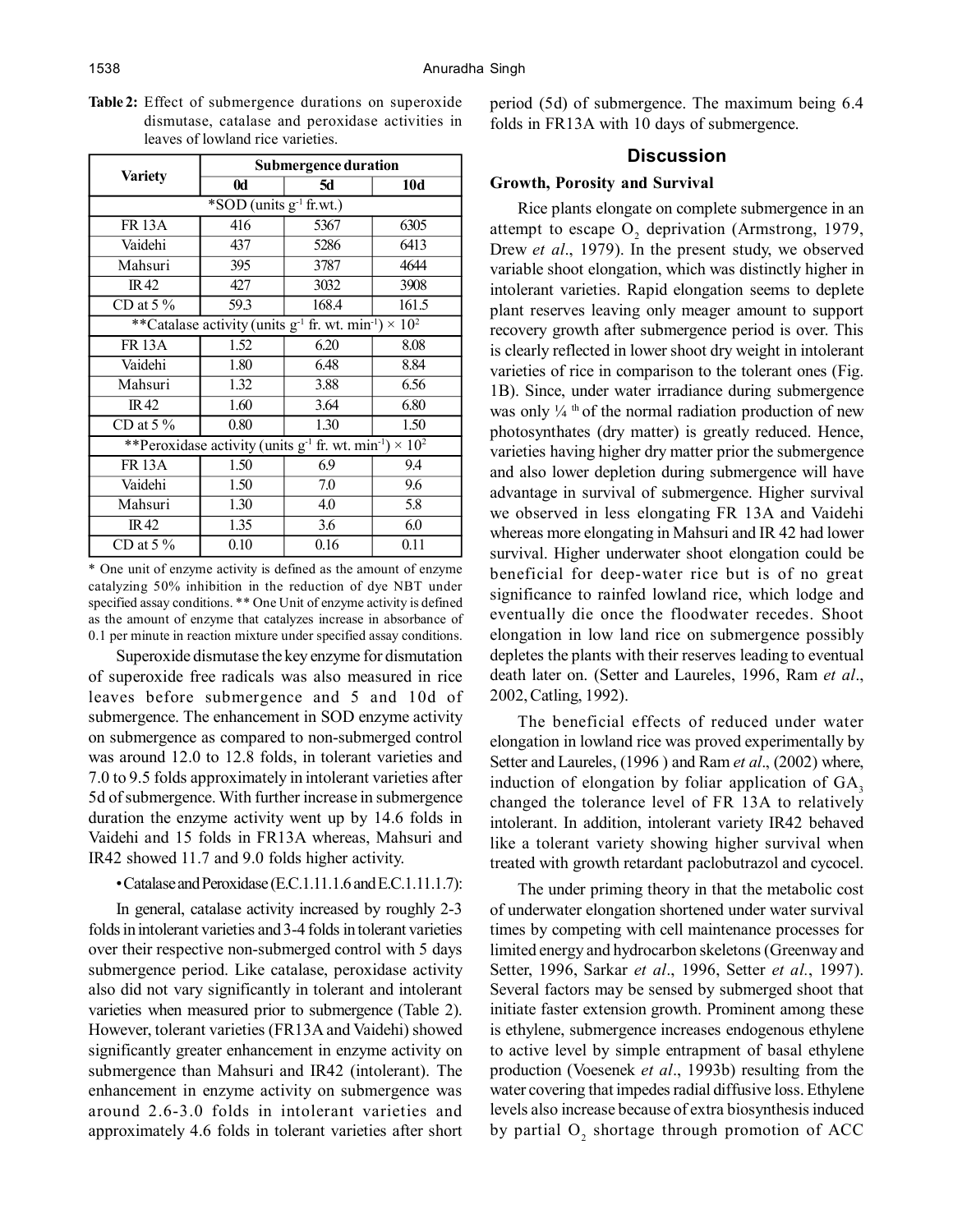synthesis. Ethylene acts in concert with other hormones notably gibberellins (Raskin and Kende, 1984) hormone upon which ethylene promoted elongation depends. Ethylene can enhance, the elongation promoting properties of gibberellins (Voesenek *et al*., 1996). A submergence induced increase in GA (Kende *et al*., 1988) and an associated decline in hormone abscisic acid (Van der Straeten *et al*., 2001) may also play a role in promoting underwater extension. Ethylene action can be enhanced by a decreased in it growth inhibitor abscisic acid (Hoffman-Benning and Kende, 1992) by the action of CO<sup>2</sup> and low levels of oxygen (*eg*. 1-5 k Pa) in *Rumex palustris*, (Blom *et al*., 1994) and buoyant tension generated by high porosity of most tissue of aquatic plants (Musgrave and Walters, 1974). Toojinda *et al*., (2002) working with large number of genetically linked rice genotypes demonstrated a clear cut negative correlation between elongation by submerged plants and various symptoms of injury or rates of survival. Overall, the balance of evidence points to greater underwater leaf extension being associated with poorer rates of survival. The likely explanation is that extra growth exhaust limited substrates supplies or redirects them away from maintenance process needed to prolong survival. The most common and important adaptation to survive a long term flooding is the development of a gas space continuum primarily in the cortical tissue, which may stretch from the stomata to the root tip (Jackson and Armstrong, 1999). This changes the root porosity and oxygen transport to the otherwise anoxic roots during submergence. High root porosity facilitates diffusion of  $O_2$  originating either from the atmosphere or from photosynthesis to the roots allowing aerobic metabolism. High root porosity observed in FR 13 A and Vaidehi, therefore, might be advantageous during submergence (Fig. 1A).  $O_2$  transported to root may oxygenate rhizoshphere through radial oxygen loss facilitating detoxificiation of chemically reduced iron, manganese, hydrogen sulphides (Gambrell *et al*., 1991) and may also support ammonia to less toxic nitrate (Blom *et al*., 1994). Aerenchyma also promotes the counter flow of volatile compounds accumulated in the anaerobic soil and plant tissue. Thsese includes ethanol (Crawford and Finegan, 1989, Vertapetian and Jackson, 1997) acetaldehyde, methane,  $CO<sub>2</sub>$  and ethylene.

Submergence/waterlogging adversely affects shoot dry weight by reducing number of tillers and production of new leaves. The rate of production of new growth slows down due to less availability of irradiance under water and difficulty in  $CO<sub>2</sub>$  diffusions inside the leaf. Since there is very little addition of new dry matter during submergence and the existing dry matter is continuously being utilized during anaerobic respiration, the rate of utilization eventually regulates the dry matter content of different varieties. In our studies, submergence intolerant rice varieties deplete dry matter fasters than the tolerant ones which probably is utilized in enhanced under water elongation in intolerant varieties prejudicing survival. Setter *et al*., (1989) observed lower dry matter in rice plants completely submerged for 4-12 days resulting either from reduced dry matter production or loss in dry weight due to utilization in respiration or both. Shoot mass of wheat plants waterlogged for 28 days decreased by 2-3 folds than well drained plants. Even after the recovery period of 25 days shoot biomass did not recover fully in waterlogged plants (Mallik *et al*., 2002).

#### **Biochemical**

## **Total Soluble Sugars and Starch**

Soluble sugars and starch contents were initially higher in FR13A and Vaidehi (tolerant) as compared to Mahsuri and IR42 (intolerant) which decreased gradually during submergence of 5 and 10d durations (Fig. 2A and 2B). The decrease was comparatively higher in intolerant varieties. This greater reduction in soluble sugars and starch on submergence could possibly be due to (i) higher level of utilization of carbohydrate in anaerobic respiration and also to increased shoot elongation, (ii) very low level of underwater photosynthesis in intolerant rice varieties due either to low irradiance or low  $CO<sub>2</sub>$  during the day (Palada and Vergara, 1972, Ram *et al*., 1999). Higher level of soluble sugars and starch observed in tolerant varieties even after 10d of submergence indicates sustained underwater photosynthesis and controlled level of reserved substrate utilization during submergence. However, there is no experimental evidence that tolerant types undergo more vigorous underwater photosynthesis than intolerant types (Mazaredo and Vergara, 1982). Since the assimilation of carbohydrate slows down, the submerged plants have to rely on reserves (starch) for their respiratory substrate leading to decline in starch content on submergence (Fig. 2B). Induction of starch degradation by elevated levels of  $\alpha$ -amylase activity is reported in cereals grains (Perata *et al*., 1998), floating and deepwater rices (Yamaguchi and Sato, 1963, Raskin and Kende, 1984). The amount of carbohydrate is often positively correlated with level of submergence (Chaturvedi *et al*., 1995, Mallik *et al*., 1995, Singh *et al*., 2001, Ram *et al*., 2002). We observed a strong positive correlation between survival and soluble sugar ( $R^2$ = 0.85 and 0.88) and survival and starch ( $R<sup>2</sup>= 0.87$  and 0.91) for 5 and 10d submergence respectively. Convincing evidence for the involvement of carbohydrate in submergence tolerance for rice came from experiments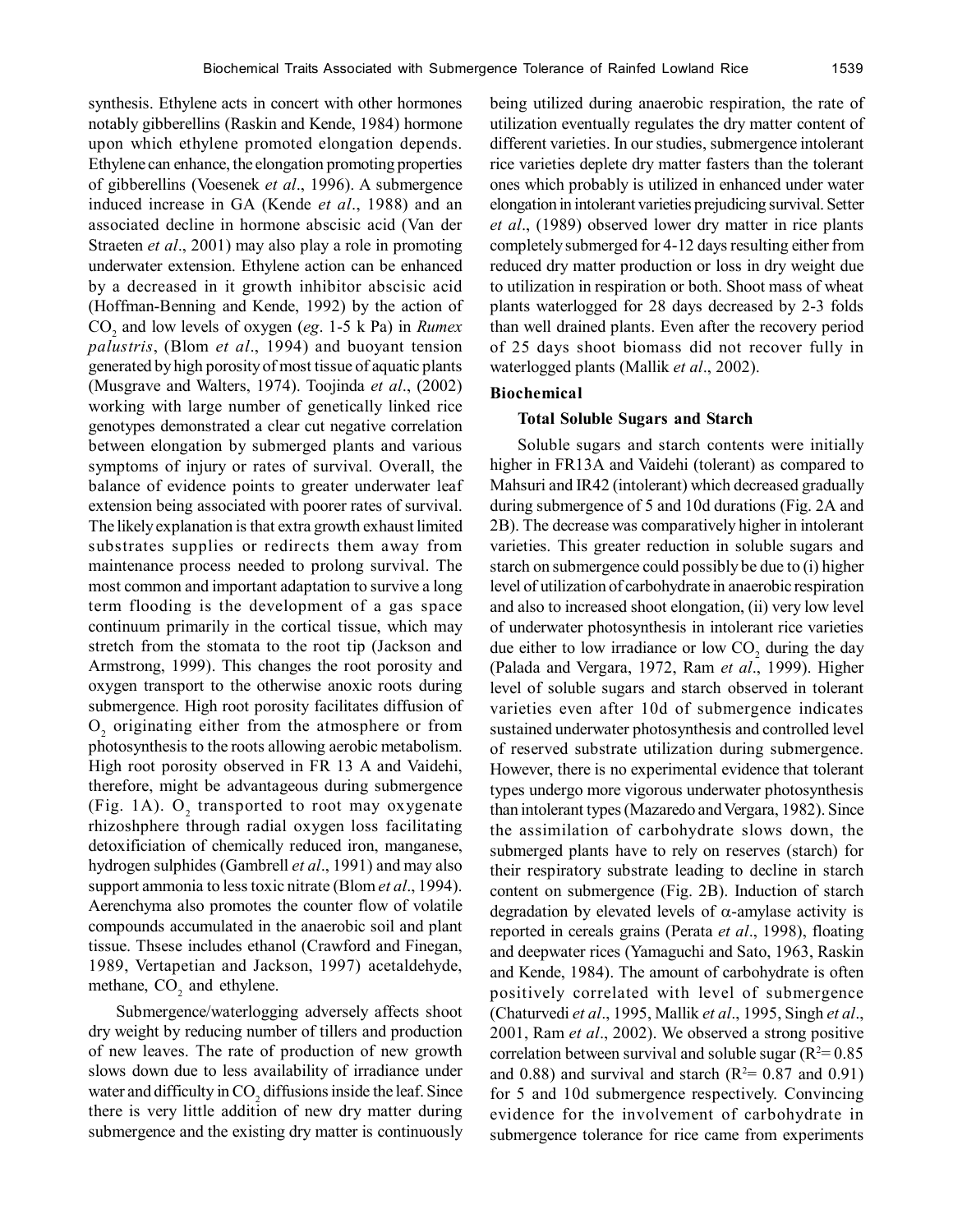in which 14d old plants of submergence tolerant variety IR 42 were submerged at 0600h and 1800h in the dark. Plants submerged in the morning (0600 hr) before onset of the dawn showed poor survival (0-25%) compared with those submerged in the evening (100% survival) (Ram *et al*., 2002). As expected, carbohydrate (soluble sugars and starch) concentrations of shoots were in plants submerged in the evening as compared with those submerged in the morning. Low carbohydrate reserves though prejudice survival of submergence, it is less certain that differences in tolerance between cultivars are linked to differences in carbohydrates status. However, high carbohydrate prior to submergence has been advocated as marker trait for submergence tolerance (Singh *et al*., 2001, Ram *et al*., 2002). Ella and Setter, (1999) also reported the use of specific gravity of seeds as selection in criteria for high carbohydrate, which putatively helps seedlings establishment under anoxia in waterlogged fields. However, field screening of a double haploid population derived from a cross between FR 13A (tolerant) and CT-6241 (intolerant) rice varieties did not support the proposal that large seeds are necessarily associated with better submergence tolerance (Ram *et al*., unpublished data).

#### **Aldehyde Content**

Submergence induced accumulation of aldehyde in leaves of all the rice varieties tested indicates fermentive activity which might influence submergence tolerance of rice. Greater accumulation with increase in submergence durations indicates that either the efficiency of enzyme ADH to convert acetaldehyde into ethanol is reduced or conversion of pyruvate to acetaldehyde catalysed by PDC is accelerated or both.

Aldehyde accumulation through was observed in all the four varieties but is was almost two folds greater in intolerant varieties than that of tolerant ones (Fig. 2C). A strong negative correlation ( $R^2$ = 0.91 and 0.99 for 5 and 10d submergence) was observed between survival and aldehyde content of leaf (Fig. 3C). Differential accumulation of aldehyde in a number of rice varieties has also been reported by Mallik *et al*., (1995) and Singh *et al*., (2001) and was correlated with submergence tolerance of rice. More recent, on line measurement of acetaldehyde production using line-tunable Co-laser Photo Acoustic, revealed there was no substantial difference in acetaldehyde and ethanol emission between submergence tolerant FR 13A and the less submergence tolerant CT-6241 under submergence treatment (Boamfa *et al*., 2002). However, this emission does not account for the acetaldehyde and ethanol which leaked out into the surrounding submergence water. Another difficulty

in interpreting the survival data as influenced by total aldehyde content in that, we do not know how much of the measured aldehyde is acetaldehyde and what is its actual concentration in the growing rice shoot tips which are directly related to survival growth after submergence is over. But the observed differential behaviour of total aldehyde accumulation in previously known tolerant and intolerant rice varieties, could be useful trait for screening low land rice for submergence tolerance.

#### **Total Protein Content**

Total protein content (soluble and insoluble) of rice varieties though did not differ significantly prior to submergence but declined gradually with increasing submergence durations. Intolerant varieties had almost 58-62 percent reduction in total protein content after 10d submergence indicating that submergence has a more damaging effect in these varieties possibly, through accelerated protein hydrolysis and or reduced protein synthesis. Anaerobiosis induces the repression of most aerobic protein synthesis and induction of a number of anaerobic proteins (ANP's). These it looks obvious that the observed decline in protein content submergence treatment could mainly be due to the degradation of aerobic proteins (soluble and insoluble). Positive correlation between survival and total protein content with R2 values of 0.90 and 0.93 for 5 and 10d of submergence (Fig. 3D) revealed that tolerant varieties somehow were able to stabilize protein structures, in addition to the synthesis of new anaerobic proteins under adverse submergence environments. Anaerobiosis induced initial decline in protein synthesis due to destabilization of polyzones was also reported by Bailey-Serres and Freeling (1990).

#### **Antioxidative Defence System**

SOD activity submergence of rice varieties for 5 and 10d durations increased SOD activity survival folds showing greater increase in tolerant varieties through the initial level of enzyme was almost similar irrespective of the submergence tolerance level of the varieties (Table 2). Other two enzyme of antioxidataive defence system namely catalase peroxidase also increased during post submergence phase. Enhancement of SOD, catalase and peroxidase activities during post-submergence/post anoxic phase has been reported in a number of plants indicating the occurrence of oxidative stress (Monk *et al*., 1987a and b, Yu and Rangel, 1999, Ushimaru *et al*., 1992, 1997, 1999).

Yu and Rangel, (1999) reported over production of FeSOD and MnSOD in transgenic tobacco induced by waterlogging. However, there was no difference in waterlogging induced growth reduction between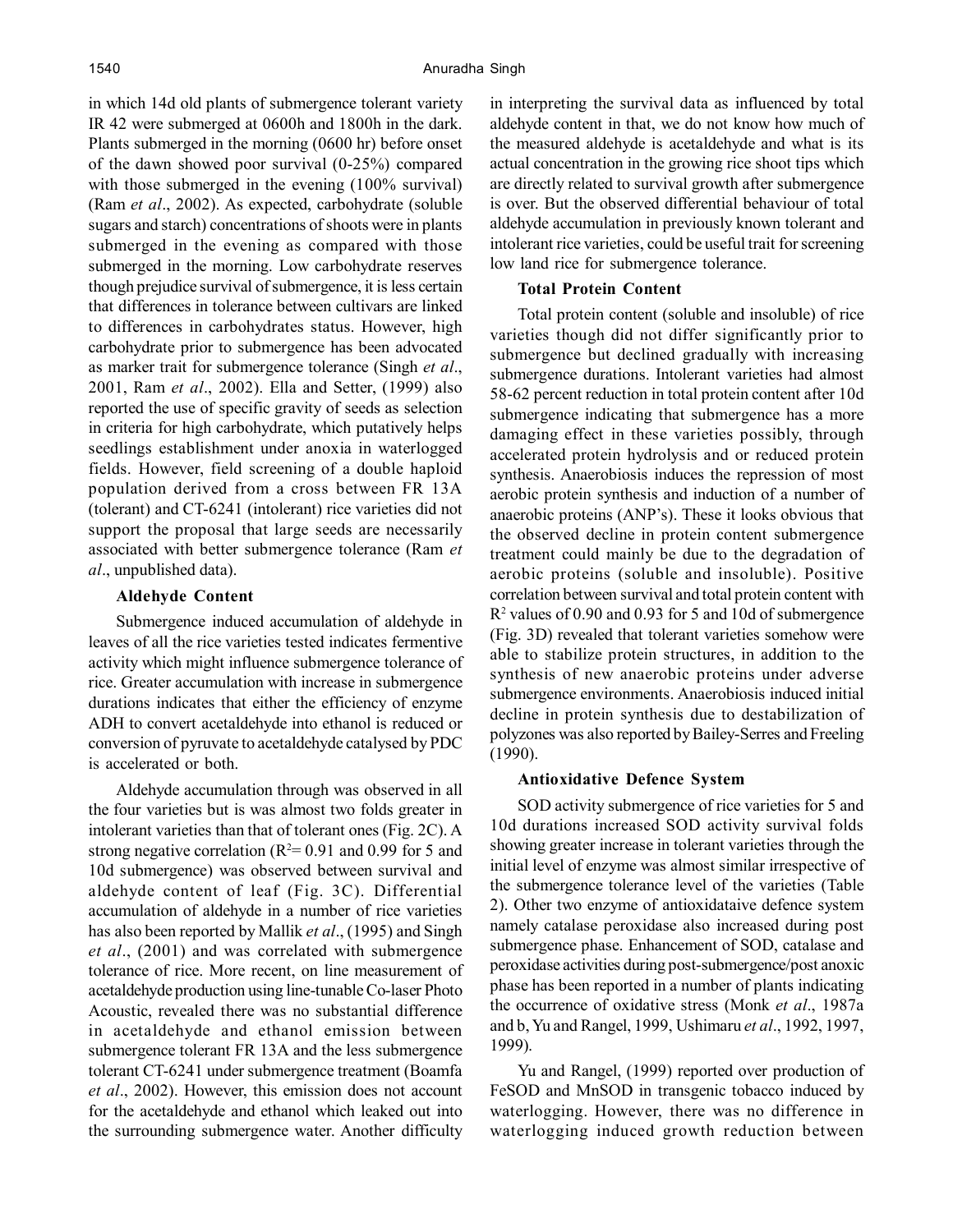transgenic lines over-expressing FeSOD and MnSOD. Transgenic lines in tobacco and lupins over producing enzyme activity suffer less growth reduction than the non transgenic parental lines (Yu and Rengal, 1999).

Higher catalase peroxidase activity observed specially intolerant rice varieties could possibly reduced the damage by scavenging hydrogen peroxide generated during oxidative stress. These antioxidative defence system effectively scavenge free radicals of oxygen produced during post submergence/post anoxic phase productivity plant membrane from lipid peroxidative and protein denaturation. Role of superoxide dismutase, catalase and peroxidase in combating oxidative stress in plants has been well reviewed (Raychaudhuri, 2000, Jackson and Ram, 2002, Ram *et al*., 2002). Direct experimental evidence implicating active oxygen species in post submergence injury is still at large. However, submergence of rice plants has been reported to increase the generations of free radicals as detected in leaves by electron paramagnetic resonance (Thongbai and Goodman, 2000). Supplying plants with ascorbate 24h before desubmerging scavenge these free radicals improved survival rates especially in a submergence sensitive cultivar (Thongbai and Goodman, 2000). Damage of submerged rice plants by oxidative stress has been demonstrated by measuring ethane evolution, a product of lipid peroxidation, which was produced in a greater amounts by intolerant rather than tolerant rice lines (Santosa *et al*., 2001).

The experimental evidences on oxidative damage even during submergence has not been explored, though it is possible that anoxic core can develop in the interior of the tissues during submergence which are oxygenated during day time from photosynthetically derived  $O<sub>2</sub>$ inducing oxidative damage. Santosa *et al*., (2001) demonstrated ethane production by submerged rice plants.

#### **Conclusion**

The basic mechanisms associated with submergence injury and tolerance of lowland rice is now becoming clearer. The damage seems to be associated with impeded gas exchange, a reduced photosynthesis, accelerated shoot elongation during submergence and limitation to substrate availability for anaerobic metabolism. Additional injury may occur during post submergence oxidative stress through generation of free radicals of oxygen causing lipid peroxidation and protein denaturation. Tolerance to submergence and post submergence oxidative stress could partly be explained on the basis of higher activities of active oxygen scavenging systems and higher content of respiratory substrate (sugar and starch) and reduced

under water elongation conserving metabolic energy for maintenance process rather than spending them in undesirable rapid elongation. However, some more exploratory research is needed to under pin the precise timing and nature of cell death and related biochemical mechanisms imparting tolerance to submergence of lowland rice.

# **References**

- Al-Ani., F. Bruzau, P. Raymond, Ges-V. Saint, J.M. Leblance and A. Pradet (1985). Germination, respiration, adenylate energy charge of seeds at various oxygen pressures, *Plant Physiol*., **79:** 885-980.
- Armstrong, W. (1979). Aeration in higher plants, *Advances in Botanical Research.,* **7:** 225-332.
- Asada, K., M. Takahasi and M. Nagate (1974). Assay and inhibitors of spinach super oxide distmuase, *Agr. Biol. Chem.,***38 (2):** 471-473.
- Bailey-Serres, J. and M. Freeling (1990). Hypoxic stress induced changes in ribosomes of maize seedlings roots, *Plant Physiology.,* **94:** 1237-1243.
- Bertani, A., I. Brambilla and F. Menegus (1980). Effect of anaerobiosis on rice seedling growth: metabolic rate and fate of fermentation products., *J. Exp. Bot.,* **31:** 325-331.
- Blom, C.W.P.M., L.A.C.J. Voesenek, M. Banga, W.M.H.G. Engelaar, J.H.G.M. Rijnders, H.M. Van Sterg and E.J.W. Visser (1994). Physiological ecology of river side species: Adaptive responses of plants to submergence, *Annals of Botany.,* **74:** 253-263.
- Boamfa, E.I., P.C. Ram, M.B. Jackson, J. Reuss and F.J.M. Harren (2002). Dynamic aspects of alcoholic fermentation of rice seedlings in response to anaerobiosis and to complete submergence: relationship to submergence tolerance, *Annals of Botany.*, **91:** 000-000.
- Catling, D. (1992). Rice in deep water, International Research Institute, Manila, Philippines.
- Chaturvedi, G.S., C.H. Mishra, O.N. Singh, C.B. Pandey, V.P. Yadav, A.K. Singh, J.L. Dwivedi, B.B. Singh and R.K. Singh (1995). Physiological basis and screening for tolerance for flash flooding,. In: *Ingram K.T. ed. Rainfed lowland riceagriculture research for high risk environments,* International Rice Research Institute, Manila, Philippines, 79- 96.
- Crawford, R.M.M. and D.M. Finegan (1989). Removal of ethanol from lodge pole pine roots, *Tree Physiology.,* **5:** 53- 61.
- Davies, D.D. (1980). Anaerobic metabolism and production of organic acids, In: Davies D.D. (Ed.), *The Biochemistry of plants,* New York: vol. I Academic, **2:** 581-611.
- Drew, M.C., C.J. He and P.W. Morgan (2000). Programmed cell death and aerenchyma formation in roots, *Trends Plant Sci*., **5:** 123-127.
- Ella, E.S. and T.L. Setter (1999). Important of seed carbohydrate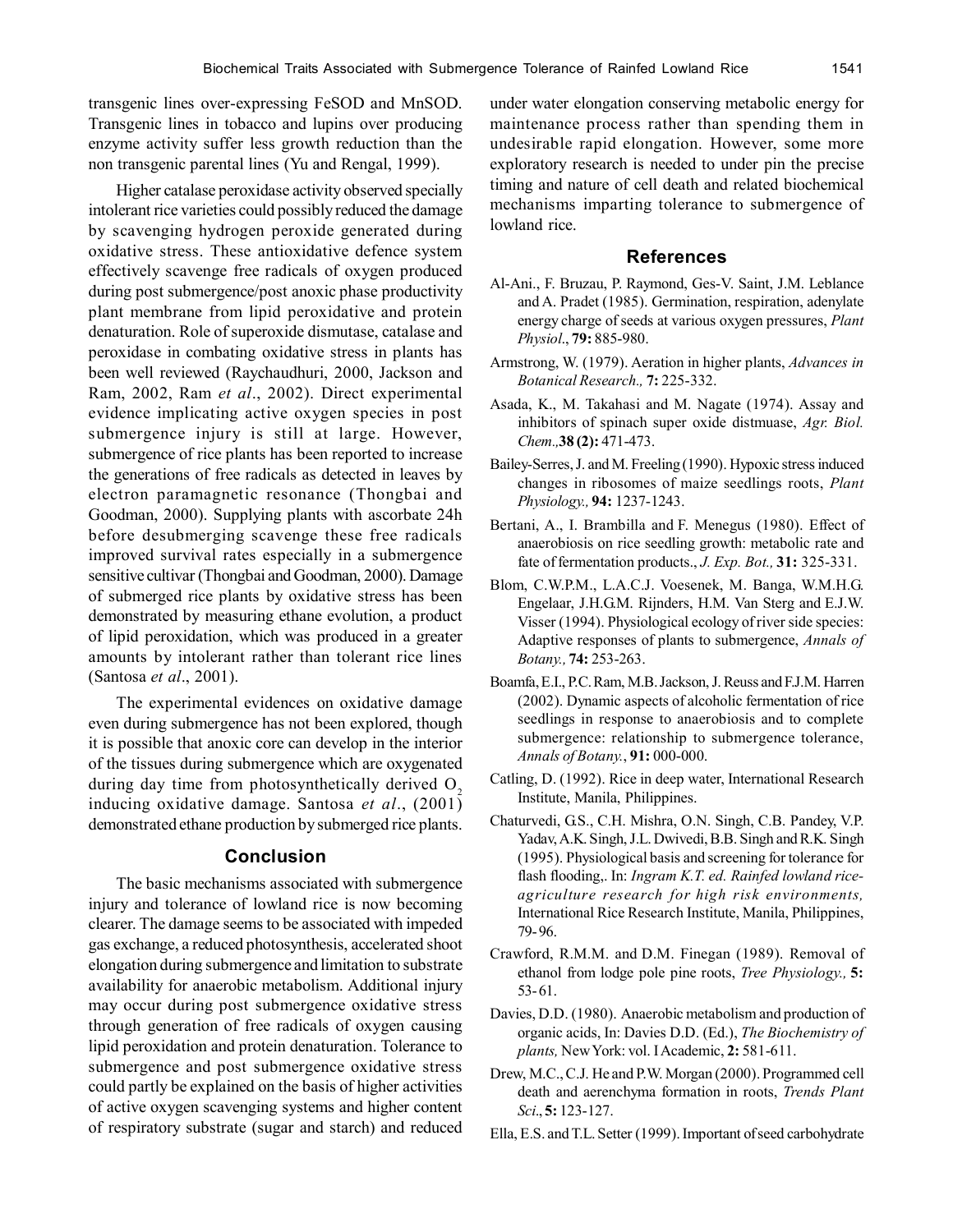in rice seedling establishment under anoxia, *Annals of Botany.*, **504:** 209-216.

- Gambrell, R.P., R.D. Delaune and W.H. Patrick (1991). Redox processes in soils following oxygen depletion. In: Jackson, M.B., Davies, D.D., Lambers, H. (Eds.), Plant life under oxygen deprivation, SPB Academic publishing, Hague, 101-117.
- Gibbs, J., S. Morell, A. Valdez, T.L. Setter and H. Greenway (1999). Regulation of alcoholic fermentation in coleoptiles of two rice cultivars differing in tolerance to Anoxia, *Aust. J. Plant Physiology.,*Submitted for publication.
- Greenway, H. and T.L. Setter (1996). Is there anaerobic metabolism in submerged rice plants!A viewpoint. In: Singh, V.P., Singh, R.K., Singh, B.B., Zeigler, R.S. (Eds.), Physiology of stress tolerance in Rice, Narendra Deva University of Agriculture and Technology and International Rice Research Institute, Manila, Philippines, 11-30.
- Hendry, G.A.F. and K.J. Brocklebank (1985). Iron-induced oxygen radical metabolism in water logged plant, *New Photologist.,* **101:** 199-206.
- Jackson, M.B. and W. Armstrong (1999). Formation of aerenchyma and the processes of plant ventilation in relation to soil Flooding and Submergence, *Plant Biol*., 274-287.
- Jackson, M.B. and P.C. Ram (2003). Physiological Molecular basis of susceptibility or tolerance of rice plants to complete and sustained submergence, *Annals of Botany.*, **91:** 1-15.
- Kende, H., E. Knaap, Vander and H.T. Cho (1998). Deepwater rice: A model plant study stem elongation, *Plant Physiol*., **118:** 1105-1110.
- Lowry, O.H., N.J. Rosebrough, A. Fare, Land and R.J. Randall (1951). Protein measurement with the folin phenol reagent, *J. Biol. Chem*., **193:** 265-275.
- Malik, A.I., T.D. Colmer, H. Lambers and T.L. Setter (2002). Schortemeyer M. Short term waterlogging has long term effect on the growth and physiology of wheat, *New physiologist.*, **153:** 225-236.
- Mazaredo, A.M. and B.S. Vergara (1982). Physiological differences rice varieties tolerant and susceptible to complete submergence, In: Proceeding of the 1981 International Deep water Rice Workshop, Manila, International Rice Institute, 327-341.
- Mc.Cready, R.M., J. Guggoli, V. Silivera and H.S. Owens (1950). Determination of starch and amylase in vegetables, *Analytical chemistry.,* **22:** 1156-1158.
- Mc.Curne, D.C. and A.W. Galstan (1959). Inverse effect of gibberellins on peroxidase activity during growth in dwarf strain of peas and corn, *Plant Physiol.,* **65:** 245-248.
- Monk, L.S., R. Brandle and R.M.M. Crawford (1987a). Catalase activity and post anoxia injury in monocotyledons species, *J. Exp. Bot*., **38:** 233-246.
- Monk, L.S., K.V. Fager stedt and R.M.M. Crawford (1987b).

Superoxide dismutase as an aerobic polypeptide a key factor in recovery from oxygen deprivation in *Iris pseudocorus*? *Plant Physio*., **85:** 1016-1020.

- Musgrave, A. and J. Walters (1974). Ethylene and buoyancy control rachis elongation of the semi-aquatic fern *Regnellidium diphyllum, Planta.*, **121:** 51-56.
- Perata, P., E. Loreti, G. Guglielminetti and A. Alpi (1998). Carbohydrate metabolism and anoxia tolerance in cereal grains, *Acta. Bot. Neerl*., **47:** 269-283.
- Ram, P.C., B.B. Singh, A.K. Singh, Ram, Parashu, P.N. Singh, H.P. Singh, I.E. Boamfa, F.J.M. Harren, Edi santosa, M.B. Jackson, T.L. Setter, J. Reuss, L.J. Wade, V.P. Singh and R.K. Singh (2002). Submergence tolerance in rainfed lowland rice. Physiological basis and prospects for cultivar improvement through marker-aided breeding, *Field Crop Research.,* **76:** 131-152.
- Raskin, I. (1983). A method for measuring leaf volume, density, thickness and interval gas volume, *Hort. Science.*, **18:** 698-699.
- Raskin, I. and H. Kende (1984). Role of gibberellin in the growth response of submerged deep-water rice, *Plant Physiology.*, **76:** 947-950.
- Raychaudhuri (2000). The role of superoxide dismutase in combating oxidative stress in higher plants, *The Botanical Review.,* **66 (1):** 89-98.
- Raymond, P., A. Al-ani and A. Pradet (1985). ATP production by respiration and fermentation and energy charge during aerobiosis and anaerobiosis in twelve fatty and starchy germinating seeds, *Plant Physiology.,* **79:** 879-884.
- Santosa, E., I. Boamfa, P.C. Ram, M.B. Jackson and F.J.M. Harren (2001). Ethane measurement as an indicator of submergence tolerance of rice cultivars. In: Abstracts of the 7<sup>th</sup> conference of the International Society for Plant Anaerobiosis, Nijmegen, The Netherlands, 49.
- Sarkar, R.K., R.N. De, J.N. Reddy and G. Ramakrishnaya (1996). Studies on the submergence tolerance mechanism in relation to carbohydrate, chlorophyll and specific leaf weight in rice (*Oryza sativa* L.). *J. Plant Physio.,* **149:** 623-625.
- Sawicki, E., T.R. Hauser, T.W. Stanley and W. Elbrt (1961). The 3-methyl-2-benxothizolinone hydrazones test sensitive, New method for the detection, rapid estimation and determination of aliphatic aldehydes, *Anal. Chem.,* **33:** 93-96.
- Setter, T.L., H. Greenway and T. Kupkanchanakul (1989a). Submergence of rice II Adverse effect of low CO<sub>2</sub> concentration, *Australian Journal of Plant Physiology.,* **16:** 265-278.
- Setter, T.L., I. Waters, I. Wallace, P. Bhekasut and H. Greenway (1989). Submergence of rice II. Growth and photosynthetic response to  $CO_2$  enrichment of water. Adverse effects of low CO<sub>2</sub> concentration, *Aust. J. Plant Physiol.*, **16:** 265-278.
- Setter, T.L., M. Ellis, E.V. Laureles, E.S. Ella, D. Senadhira, S.B. Mishra and S. Datta (1997). Physiology and Genetics of Submergence Tolerance in rice, *Ann. Bot*., **79:** 67-77.